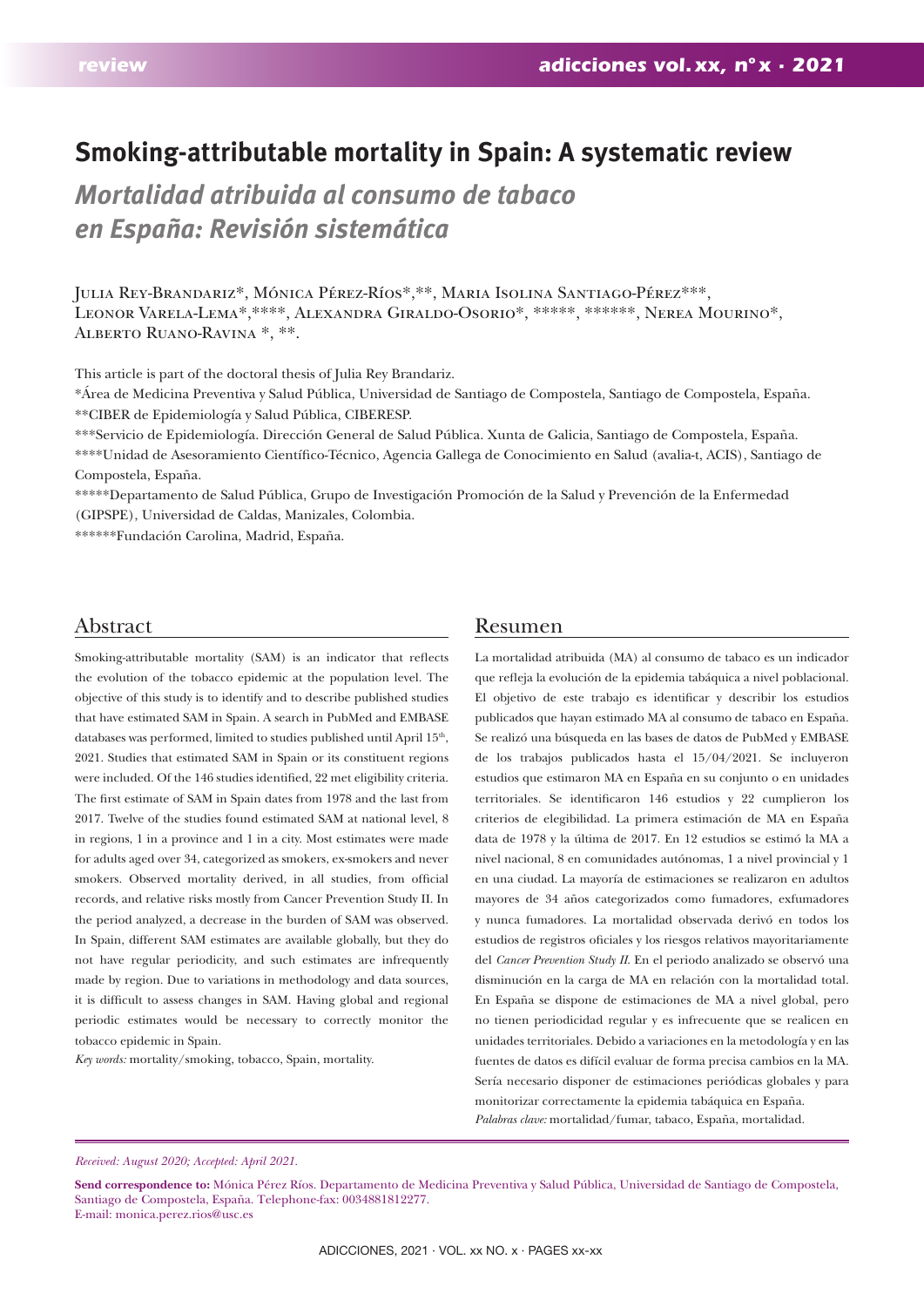moking is the leading cause of preventable death<br>worldwide due to its high prevalence and strength<br>of association with different causes of death (U.S.<br>In Spain, 28.2% of men and 20.8% of women aged 16 and<br>prices, 2014). moking is the leading cause of preventable death worldwide due to its high prevalence and strength of association with different causes of death (U.S. Department of Health and Human Services, 2014). over were smokers in 2017 (Ministerio de Sanidad, Consumo y Bienestar, 2018). According to data from Spain's National Institute of Statistics (INE), diseases of the circulatory system, tumours and respiratory diseases were the main causes of death in Spain in 2018; these large groups of causes of death are all associated with smoking (Instituto Nacional de Estadística, 2018).

Against this background, the World Health Organization (WHO) has developed strategies such as MPOWER (Monitor, Protect, Offer, Warn, Enforce, Raise) and agreements such as the "WHO Framework Convention for tobacco control" for the purpose of building alliances between countries to develop policies, mobilize resources and plan interventions to reduce smoking. One of the strategies implemented in MPOWER is monitoring, understood as the observation of indicators that allow the development of the tobacco epidemic in the population to be described (World Health Organization, 2008).

The tobacco epidemic can be monitored using a variety of indicators. One of them is smoking-attributable mortality (SAM), which makes it possible to analyze the development of the tobacco epidemic and the impact it has on the health of populations in a simple and objective way through the application of different estimation methods (Pérez-Ríos & Montes, 2008). In addition, calculating SAM allows comparisons to be made of the impact of smoking across geographical areas, age groups or different smoking-attributable diseases.

Studies have been published in Spain that estimate the impact of smoking on population mortality. These studies vary in their geographic scope, publication date, and methodology. A review of all information available to date on the burden of smoking on mortality in Spain and/or its constituent regions is essential for a comprehensive view of its impact on the Spanish population and to understand how it has developed over time. The aim of this review is to identify and describe these studies.

## **Methods**

The search methodology followed PRISMA guidelines (*Preferred Reporting Items for Systematic reviews and Meta-Analyses*) (Page et al., 2021; Rethlefsen et al., 2021).

#### *Literature search*

A search was carried out in the MEDLINE (PubMed) and EMBASE databases using the search strategy (((mortality) AND attribut\*) AND (smok\* OR tobacco)) AND (Spain OR name of the autonomous communities and cities). In the EMBASE database, the search was filtered by title, abstract, and keywords. Duplicates were removed manually. The search was completed with a manual check using metasearch engines such as Google Scholar and with a bibliography review of studies meeting the selection criteria.

The search was conducted on June 1, 2020, and updated on April 15, 2021. An alert was set in PubMed for weekly updates of new literature up to that date. The systematic review was registered in the PROSPERO database (Rey-Brandariz et al., 2021).

#### *Inclusion criteria*

All studies estimating SAM in Spain and published before April 15, 2021 were included, regardless of the estimation method used, whether covering the whole country or a smaller constituent area such as autonomous community (AC), province or city. Reports, conference contributions, simulation studies, studies not making estimates in the general population, joint estimates with other risk factors, re-analysis of SAM, studies exclusively estimating potential years of life lost (PYLL), analyzing morbidity or performing projections were not included. The search was not limited by language.

#### *Study selection and information extraction*

Two investigators (JRB and AGO) independently reviewed the titles and abstracts of the studies found. Those preselected by both were obtained and read in full. The information of the studies meeting inclusion criteria was extracted in a database designed for the purpose. The information extracted from each study was: year and journal of publication; regarding SAM: geographic scope (location for which the estimate was made), temporal scope (year/s of estimates), ages studied, age groups for which SAM was estimated and estimation method used; regarding smoking prevalence: data source, year of the study from which the prevalence was derived, categories of smoker included (smoker, ex-smoker, never smoker) and age groups; regarding relative risk (RR): data source; and regarding observed mortality (OM): data source, year of mortality and causes analyzed. Information was extracted on the percentages of attributable mortality (AM) versus OM in global, in men and in women; the cause of death group (tumours, cardiovascular/cardiometabolic and respiratory diseases) and the specific cause of death with the highest burden of SAM in both sexes, in men and in women. Differences in the data extracted by the two researchers (JRB and AGO) were resolved by consensus.

#### **Results**

# *Search results*

Of the 146 studies found, 22 met the inclusion criteria. The EMBASE search provided 13 unidentified papers in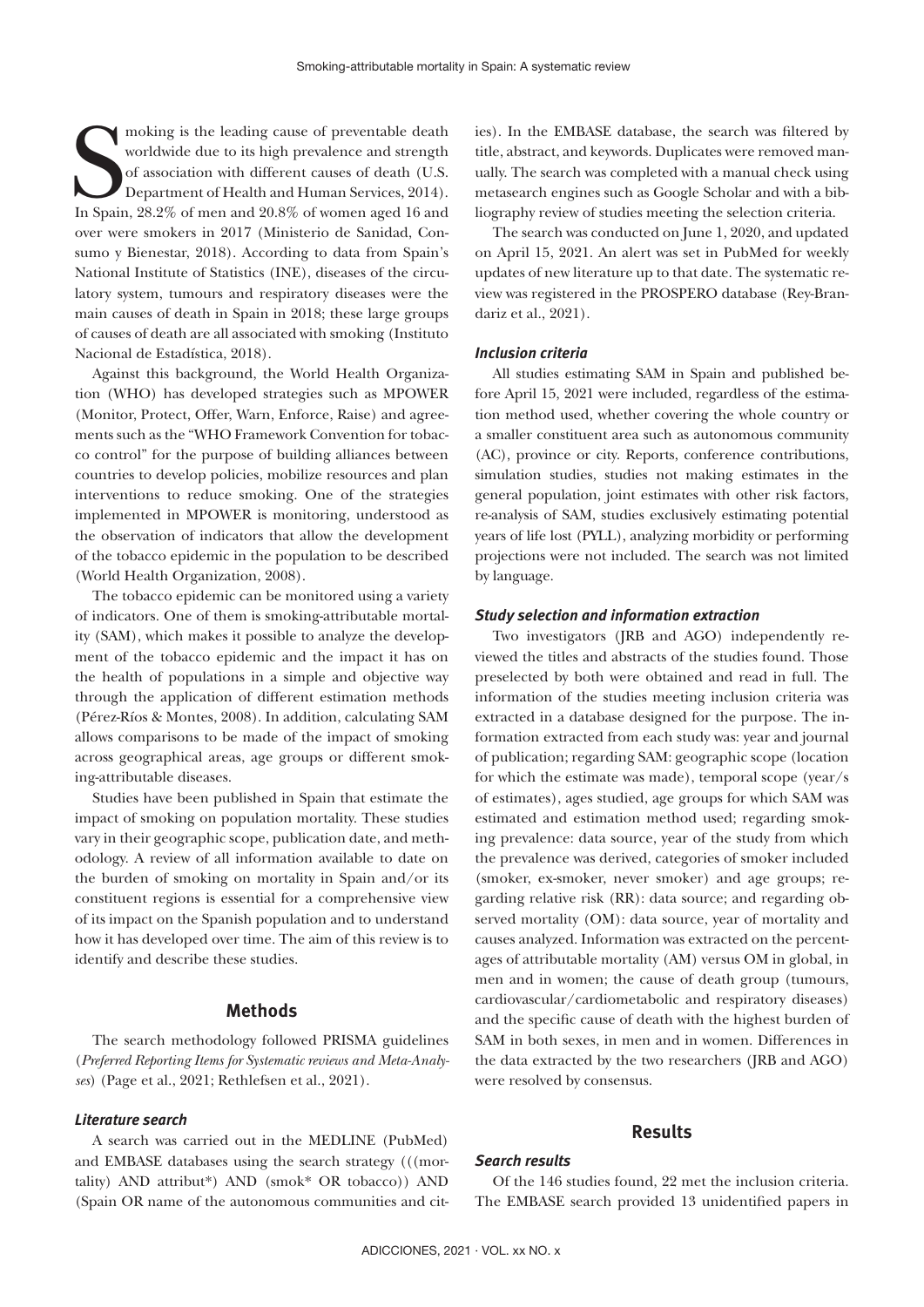Julia Rey-Brandariz, Mónica Pérez-Ríos, Maria Isolina Santiago-Pérez, Leonor Varela-Lema, Alexandra Giraldo-Osorio, Nerea Mourino, Alberto Ruano-Ravina



Figure 1. Flow chart of literature search.

the PubMed search, of which one met the inclusion criteria. The bibliography review of the studies included provided two further papers and the Google Scholar search did not return any studies on older adults. Thirty-four potentially relevant papers were identified and of these, 12 were excluded on reading the full text. The reasons for exclusion were that the estimates were made in a specific population (working-age population: 35-64 years) (Olivia-Moreno, Trapero-Bertran & Peña-Longobardo, 2019), the estimate was combined with other risk factors (Janssen, Trias-Llimós & Kunst, 2021), the study involved a reanalysis of SAM calculated in previous studies (Haeberer et al., 2020), did not attribute mortality (Gregoraci et al., 2017; Kulik et al., 2014; Long et al., 2021; Mackenbach et al., 2015, Rodríguez Tapioles, Pueyos Sánchez, Bueno Cavanillas, Delgado Rodríguez & Gálvez Vargas, 1994), estimated PYLL (García Benavides & Hernández Aguado, 1989), analyzed morbidity (González-Enríquez et al., 2002) or involved projections (Banegas Banegas et al., 1993; Sánchez et al., 2010). The study selection process is reflected in Figure 1, and Table 1 describes the main characteristics of the studies included.

## *Characteristics of the studies included*

 Regarding the studies included, 12 made estimates of SAM at the national level (Banegas et al., 2011; Banegas, Díez Gañán, González Enríquez, Villar Álvarez & Rodriguez-Artalejo, 2005; Banegas, Díez Gañán, Rodríguez-Artalejo, Pérez-Regadera & Villar Álvarez, 2001; Banegas, Rodríguez-Artalejo, Graciani, Billar & Herruzo, 2003; González Enríquez, Rodríguez Artalejo, Banegas Banegas & Villar Álvarez, 1989a; González Enríquez, Rodríguez Artalejo, Martín Moreno, Banegas Banegas & Villar Álvarez,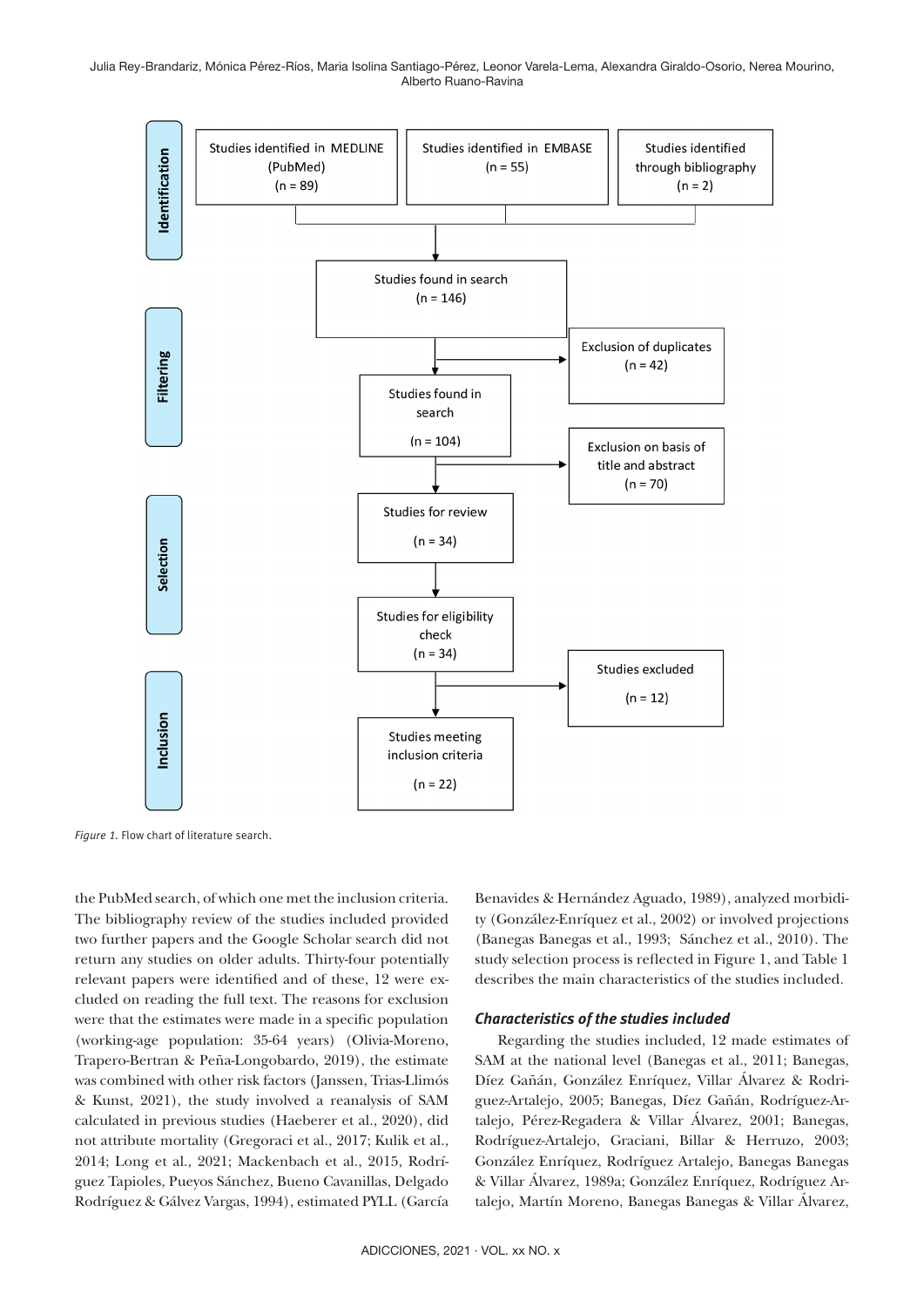Table 1. *Main characteristics of studies estimating smoking-attributable mortality (SAM) in Spain (at national, autonomous community, province, city levels), 1978-2017.*

| Author                                | Area             | Year AM<br>estimated | age             | Population Age groups<br>for estimation        | Prevalence            |                                       |                                            | <b>Relative Risk</b>                                     | <b>Observed mortality</b> |                      |                                                                                                             |                                                                                    |
|---------------------------------------|------------------|----------------------|-----------------|------------------------------------------------|-----------------------|---------------------------------------|--------------------------------------------|----------------------------------------------------------|---------------------------|----------------------|-------------------------------------------------------------------------------------------------------------|------------------------------------------------------------------------------------|
|                                       |                  |                      |                 |                                                | Year                  | Smoker<br>category                    | Age<br>groups                              | Source                                                   | Year                      | Year SG <sub>®</sub> | <b>Causes not</b><br>included¶                                                                              | <b>Additional</b><br>causes¶                                                       |
| <b>NATIONAL</b>                       |                  |                      |                 |                                                |                       |                                       |                                            |                                                          |                           |                      |                                                                                                             |                                                                                    |
| González<br>Enríquez<br>et al., 1989a | Spain            | 1983                 |                 |                                                | 1970-<br>1979         |                                       |                                            | Various<br>studies                                       | 1983                      | 1984                 |                                                                                                             | Asthma                                                                             |
| González<br>Enríquez<br>et al., 1989b | Spain            | 1984                 |                 |                                                |                       |                                       |                                            | Various<br>studies                                       | 1984                      | 1984                 |                                                                                                             | Asthma                                                                             |
| González<br>Enríquez<br>et al., 1997  | Spain            | 1978-<br>1992        |                 | ≥ 35 years $\frac{35-44}{2}$ / ≥ 65            | 1978-<br>1992         | Smoker,<br>ex-smoker,<br>never smoker | $35 - 44 / 45$<br>64 / 265                 | CPS II                                                   | 1978-1992                 | 1989                 | Other<br>vasculart                                                                                          | Hypertensive<br>disease,<br>pneumonia and<br>influenza and<br>asthma               |
| Banegas<br>et al., 2001               | Spain            | 1998                 | $\geq$ 35 years | Not<br>specified                               | 1997                  | Smoker,<br>ex-smoker,<br>never smoker | $35 - 64 / \ge 65$                         | CPS II                                                   | 1998                      | 1989                 |                                                                                                             | Tuberculosis,<br>pneumonia and<br>influenza and<br>asthma                          |
| <b>Banegas</b><br>et al., 2003        | Spain            |                      | $\geq$ 35 years |                                                | 1987                  |                                       |                                            | CPS II                                                   | 1995-1999                 | 1989                 |                                                                                                             | Hypertensive<br>disease,<br>tuberculosis<br>pneumonia,<br>influenza, and<br>asthma |
| Montes<br>et al., 2004                | Spain            | 2001                 | $\geq$ 35 years | Not<br>specified                               | 2001                  | Smoker,<br>ex-smoker,<br>never smoker | $35-64 / \ge 65$                           | CPS II                                                   | 2001                      | 1989                 |                                                                                                             | Hypertensive<br>disease,<br>pneumonia and<br>influenza                             |
| <b>Banegas</b><br>et al., 2005        | Spain            | 2001                 |                 | ≥ 35 years 35-64 / ≥ 65                        | 2001                  | Smoker,<br>ex-smoker,<br>never smoker | $35-64 / \ge 65$                           | CPS II                                                   | 2001                      | 2004                 |                                                                                                             | Various §                                                                          |
| Hernández<br>García<br>et al., 2010   | Spain            | 2006                 | $\geq$ 35 years | Not<br>specified                               | 2006                  | Smoker,<br>ex-smoker,<br>never smoker | $35-64 / \ge 65$                           | CPS II                                                   | 2006                      | 1989                 |                                                                                                             | Hypertensive<br>disease,<br>pneumonia,<br>influenza,<br>tuberculosis and<br>asthma |
| Banegas et al.,<br>2011               | Spain            | 2006                 |                 | ≥ 35 years 35-64 / ≥ 65                        | 2006                  | Smoker,<br>ex-smoker,<br>never smoker | $35 - 64 / \ge 66$                         | CPS II                                                   | 2006                      | 1989                 | $\overline{\phantom{0}}$                                                                                    | Various §                                                                          |
| Gutiérrez<br>Abejón<br>et al., 2015   | Spain            | 2012                 | $\geq 18$ years | Not<br>specified                               | 2012                  | Smoker,<br>ex-smoker,<br>never smoker | $18-34/35$<br>64 / 265                     | CPS II                                                   | 2012                      | 1989                 |                                                                                                             | Hypertensive<br>disease,<br>pneumonia,<br>influenza,<br>tuberculosis and<br>asthma |
| Pérez Ríos<br>et al., 2020            | Spain            | 2016                 | $\geq$ 35 years | $35 - 54/$<br>$55 - 64/$<br>$65 - 74 / \ge 75$ | 2014 and<br>2016      | Smoker,<br>ex-smoker,<br>never smoker | $35 - 54 / 55$<br>$64/65-74/$<br>$\geq 75$ | 5 cohorts**                                              | 2016                      | 2014                 |                                                                                                             |                                                                                    |
| Rey et al., 2021                      | Spain/<br>17 ACs | 2017                 | $\geq$ 35 years | $35 - 54/$<br>$55 - 64/$<br>$65 - 74 / \ge 75$ | 2011,2014<br>and 2016 | Smoker,<br>ex-smoker,<br>never smoker | $35 - 54 / 55$<br>$64/65-74/$<br>$\geq 75$ | 5 cohorts**                                              | 2017                      | 2014                 |                                                                                                             |                                                                                    |
|                                       |                  |                      |                 |                                                |                       | AUTONOMOUS COMMUNITY, PROVINCE, CITY  |                                            |                                                          |                           |                      |                                                                                                             |                                                                                    |
| Rodríguez<br>Tapioles<br>et al., 1997 | Granada          | 1985                 | $\geq 15$ years | $\leq 45 / 46 - 65$<br>$66 - 75$ / $\geq 76$   | 1990                  |                                       |                                            | Meta-analysis                                            | 1985                      | 1989                 | Cervical cancer,<br>rheumatic,<br>cardiopulmonary<br>diseases                                               |                                                                                    |
| Valero Juan<br>et al., 1999           | Extremadura      | 1993                 | $\geq 15$ years |                                                | 1993                  | Smoker,<br>ex-smoker,<br>never smoker |                                            | Granada study<br>(Rodríguez<br>Tapioles et al.,<br>1994) | 1993                      | 1989                 | Rheumatic,<br>cardiopulmonary<br>diseases, aortic<br>aneurysm,<br>atherosclerosis<br>and other<br>vasculart |                                                                                    |
| Bello Luján<br>et al., 2001           | Canary<br>Isles  | 1975-<br>1994        | $\geq$ 35 years | Not<br>specified                               | 1975-1994             | Smoker,<br>ex-smoker,<br>never smoker | $35 - 44 / 45$<br>64 / 265                 | CPS II                                                   | 1975-1994                 | 1989                 |                                                                                                             | Hypertensive<br>disease,<br>pneumonia,<br>influenza,<br>tuberculosis and<br>asthma |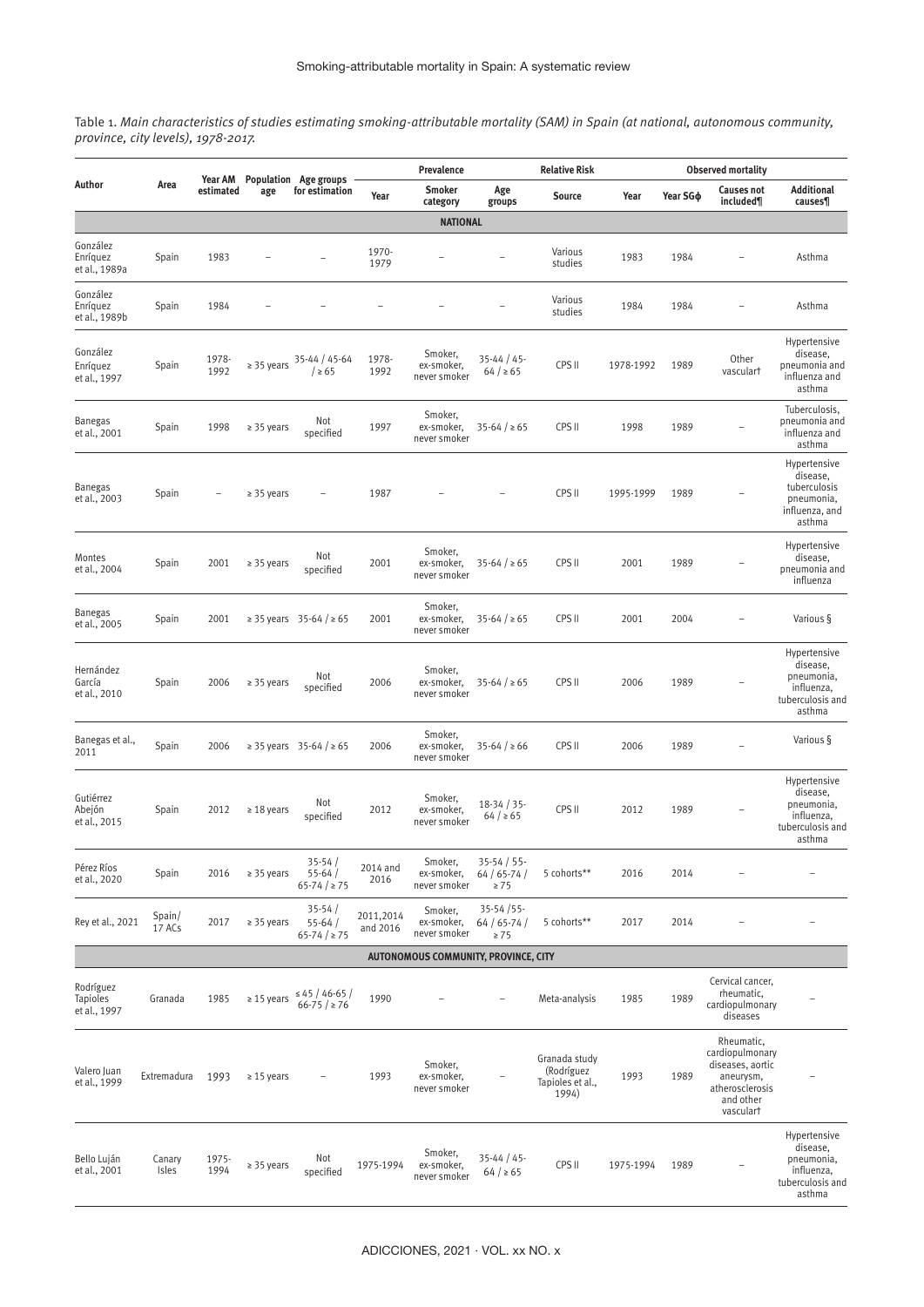Julia Rey-Brandariz, Mónica Pérez-Ríos, Maria Isolina Santiago-Pérez, Leonor Varela-Lema, Alexandra Giraldo-Osorio, Nerea Mourino, Alberto Ruano-Ravina

Table 1. *(Cont.)*

| Author                               | Area                  | <b>Year AM</b><br>estimated | age             | Population Age groups<br>for estimation                                             | Prevalence         |                                       |                    | <b>Relative Risk</b>                                     |                  | <b>Observed mortality</b> |                                                                                                             |                                                                                    |
|--------------------------------------|-----------------------|-----------------------------|-----------------|-------------------------------------------------------------------------------------|--------------------|---------------------------------------|--------------------|----------------------------------------------------------|------------------|---------------------------|-------------------------------------------------------------------------------------------------------------|------------------------------------------------------------------------------------|
|                                      |                       |                             |                 |                                                                                     | Year               | <b>Smoker</b><br>category             | Age<br>groups      | <b>Source</b>                                            | Year             | Year SG <sub>b</sub>      | <b>Causes not</b><br>included¶                                                                              | <b>Additional</b><br>causes¶                                                       |
| AUTONOMOUS COMMUNITY, PROVINCE, CITY |                       |                             |                 |                                                                                     |                    |                                       |                    |                                                          |                  |                           |                                                                                                             |                                                                                    |
| Santana Armas<br>et al., 1998        | Canary<br>Isles       | 1995                        |                 |                                                                                     | 1995               |                                       |                    | CPS II                                                   | 1995             | 1989                      | Rheumatic.<br>cardiopulmonary<br>diseases, aortic<br>aneurysm,<br>atherosclerosis<br>and other<br>vasculart | Hypertensive<br>disease and<br>asthma                                              |
| Santos Zarza<br>et al., 2001         | Castilla y<br>León    | 1995                        | $\geq 15$ years |                                                                                     | 1993               | Smoker,<br>ex-smoker,<br>never smoker |                    | Granada study<br>(Rodríguez<br>Tapioles et al.,<br>1994) | 1995             | 1989                      | Rheumatic.<br>cardiopulmonary<br>diseases, aortic<br>aneurysm,<br>atherosclerosis<br>and other<br>vasculart |                                                                                    |
| Criado Álvarez<br>et al., 2002       | Castilla La<br>Mancha | 1987 and<br>1997            | $\geq$ 35 years | Not<br>specified                                                                    | 1987and<br>1997    |                                       |                    | CPS II                                                   | 1987 and<br>1997 | 1989                      |                                                                                                             | Hypertensive<br>disease,<br>pneumonia,<br>influenza.<br>tuberculosis and<br>asthma |
| Jané et al.,<br>2003                 |                       |                             |                 | 35-44 / 45-54<br>Barcelona 1983-1998 ≥ 35 years / 55-64 / 65- 1983-1998<br>74 / 275 |                    |                                       |                    | CPS II                                                   | 1983-1998        | 1989                      |                                                                                                             | Hypertensive<br>disease,<br>pneumonia,<br>influenza, and<br>asthma                 |
| Zorrilla Torras et<br>al., 2005      | Madrid                |                             |                 | 1992-1998 ≥ 35 years 35-64 / ≥ 65 1992-1998                                         |                    | Smoker,<br>ex-smoker,<br>never smoker |                    | CPS II                                                   |                  | 1989                      |                                                                                                             | Hypertensive<br>disease,<br>pneumonia,<br>influenza,<br>tuberculosis and<br>asthma |
| Pérez Ríos<br>et al., 2009           | Galicia               |                             |                 | 2001-2006 $\ge$ 35 years 35-64 / $\ge$ 65 2001-2006                                 |                    | Smoker,<br>ex-smoker,<br>never smoker | $35-64 / \ge 65$   | CPS II                                                   |                  | 2004                      |                                                                                                             |                                                                                    |
| Pérez Ríos<br>et al., 2011           | Galicia               |                             |                 | 1980-2007 ≥ 35 years 35-64 / ≥ 65                                                   | Not<br>applicable* | Not<br>applicable*                    | Not<br>applicable* | CPS II                                                   | 1980-2007        | 2004                      |                                                                                                             |                                                                                    |

*Note.* CPS II: *Cancer Prevention Study II*, SG: *Surgeon General*.

ϕ Year of *Surgeon General's* report on which the study was based in terms of establishing causes of smoking related deaths.

¶ Included in relation to the causes established by the *Surgeon General*. Causes are deemed to be diseases with which a causal relationship has been established, and the latter correspond to individual nosological entities (e.g., stomach cancer) or code groups in the 10th International Classification of Diseases (ICD - 10) used by international convention (e.g., Lung refers to trachea, bronchi, and lung)

† "Other vascular" includes the following diseases according to ICD-10 codes: I72 (other types of aneurysm), I73 (other peripheral vascular diseases), I74 (embolism and arterial thrombosis), I75 (atheroembolism), I76 (septic arterial embolism), I77 (other disorders of arteries and arterioles), I78 (capillary disease). § Included by code CIE-10: C46.2, C45.7, C68, I10-I15, I52, I97-I98, R00.1, R00.8, R01.2, G45, G93.6, G93.8, G95.1, M30-M31, J20.9, J98.0, A15-A16, A48.1, B05.2,

B90.9, J45-J46, J65

\* Estimation method used: prevalence independent.

\*\* The National Institutes of Health- American Association of Retired Persons Diet and Health Study, the American Cancer Society's CPS II Nutrition Cohort, the Women's Health Initiative, the Nurses' Health Study and the Health Professionals Follow-up Study.

1989b; González Enríquez, Villar Álvarez, Banegas Banegas, Rodríguez Artalejo & Martín Moreno, 1997; Gutiérrez-Abejón et al., 2015; Hernández-García, Sáenz-González & González-Celador, 2010; Montes, Pérez-Ríos & Gestal, 2004; Pérez-Ríos et al., 2020; Rey et al., 2021), eight in autonomous communities (Bello Luján, Lorenzo Ruano, Gil Muñoz, Saavedra Santana & Serra Majem, 2001; Criado-Álvarez, Morant Ginestar & De Lucas Veguillas, 2002; Pérez Ríos et al,. 2009; Pérez Ríos et al., 2011; Santana Armas, Orengo, Santana Armas, Lorenzo & Serra Majem, 1998; Santos Zarza, Valero Juan & Sáenz González, 2001; Valero Juan, Carrero Santos, Nelia Lubián & Sáenz González, 1999; Zorrilla-Torras, García-Marín, Galán-Labaca & Gandarillas-Grande, 2005), one in a province (Granada) (Rodríguez Tapioles et al., 1997) and one in a city (Barcelona) (Jané, Borrell, Nebot & Pasarín, 2003). At the national level, estimates were made for the period 1978-1992, for the years 1983, 1984, 1998, 2012, 2016 and 2017, and twice for 2001 and 2006. Galicia and the Canary Islands were the autonomous communities with the highest SAM estimates.

The prevalence-dependent method was used to estimate SAM in all studies, except for one study carried out in Galicia which used the prevalence-independent method. Regarding study population age, 15 analyses were carried out in adults aged 35 years and over, four in the population aged 15/18 years and over, and three studies failed to in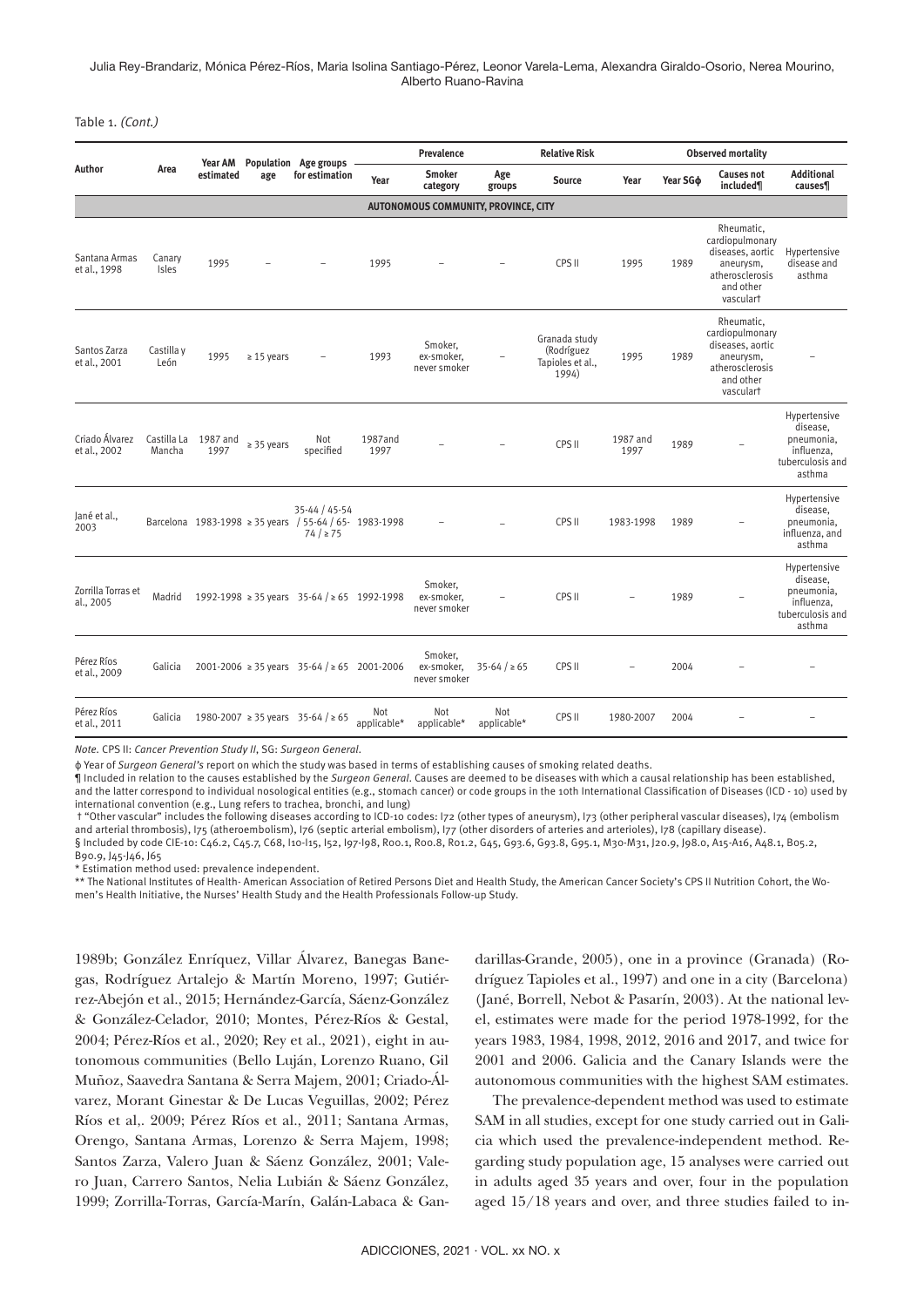dicate age. In 20 of the 21 studies using the prevalence-dependent method, prevalence data came from national or local surveys and 15 studies included three smoker categories: smokers, ex-smokers and never smokers. OM in all studies was taken from official registers, and in 16 of the 22 studies, RR was taken from Cancer Prevention Study II (CPS-II) (Table 1).

In 15 studies, AM was estimated for more causes of death than those causally linked to smoking by the Surgeon General's reference report for the year of estimation and in four, mortality was attributed to causes with an established causal relationship to smoking at the time of estimation (Table 1).

In all studies, the attribution of mortality focused on smoking, with the exception of two studies: one carried out in Barcelona (Jané et al., 2003) in which AM was also estimated for alcohol use and another at national level in which AM was also estimated for blood pressure, overweight/obesity and diabetes (Banegas et al, 2003).

# *Results of the estimation of smoking-attributable deaths*

In 1978, it was estimated that 13.7% of the deaths observed at the national level were attributable to smoking (González Enríquez et al., 1997). This percentage rose to 16.0% in 1998 (Banegas et al., 2001), remained at approximately 15%-16% until 2012 (Gutiérrez Abejón et al., 2015) and fell to 13.7% in 2016 (Pérez Ríos et al., 2020). By AC, the proportion of AM versus OM was 9.4% in Castilla y León in 1995 (Santos Zarza et al., 2001) and 11.7% in Extremadura in 1993 (Valero Juan et al., 1999). In the estimate made in 2017, AM increased in both autonomous communities to 11.3% and 13.6%, respectively (Rey et al., 2021). In the Canary Islands, the percentage of AM reached 20.7% in 1975, fell to 15.3% in 1994 (Bello Luján et al., 2001) and remained stable in 2017 (15.3%) (Rey et al., 2021). The estimates for Castilla La Mancha were 18.7% in 1987 and 1997 (Criado Álvarez et al., 2002) and 12.4% in 2017 (Rey et al., 2021).

In men, it was estimated that SAM accounted for 20.3% of the total OM in 1983 (González Enríquez et al., 1989a), increased to 28.3% in 1998 (Banegas et al., 2001) and decreased after 2001 (Banegas et al., 2005), reaching 22.6% in 2012 (Gutiérrez Abejón et al., 2015). In women, the percentage of SAM compared to the total OM was 5.4% in 1983 (González Enríquez et al., 1989a), approximately 2%-3% between 1992-2001 (Banegas et al., 2001; Banegas et al., 2005; González Enríquez et al., 1997; Montes et al., 2004) and increased to 7.8% in 2006 (Hernández García et al., 2010). The ratio of AM in men compared to women decreased over the years; thus, in 1998 it was 92.5% (Banegas et al., 2001), i.e., 92.5% of SAM occurred in men, 91.0% in 2001 (Banegas et al., 2005; Montes et al., 2004); and 84%- 85% in 2016 and 2017 (Pérez Ríos et al., 2020; Rey et al., 2021).

In 1978, the first study to estimate SAM in Spain established that 51.4% of SAM had been due to cardiovascular/ cardiometabolic diseases, which placed them as the group of causes with the highest burden of AM (González Enríquez et al., 1997). This percentage decreased to 30%-35% in the estimates made between 2001 and 2006 (Hernández-García et al., 2010; Montes et al., 2004), and 27.5% in the estimate made in 2017 (Rey et al., 2021). As from the 1990s, tumours became the main group of causes of SAM, with 50% of SAM caused by tumours in the latest estimates (Pérez-Ríos et al., 2020; Rey et al., 2021). The burden of respiratory diseases in SAM has remained stable at around 20%-23% from estimates in 1992 and 1998 (Banegas et al., 2001; González Enríquez et al., 1997) up to the most recent ones (Pérez-Ríos et al., 2020; Rey et al., 2021).

In relation to specific causes, lung cancer took the place of ischemic heart disease as the main specific cause of SAM in Spanish men in 1992 (González Enríquez et al., 1997). In women, it is worth noting that ischemic heart disease was first replaced by chronic obstructive pulmonary disease (COPD) in 1992 (González Enríquez et al., 1997) and the latter by lung cancer in 2006 (Banegas et al., 2011). Table 2 offers a detailed summary of the main results of all studies included.

# **Discussion**

This study shows that AM estimates are not made periodically in Spain and that no comparable information is available to assess the impact of smoking at more disaggregated regional levels such as the autonomous communities. Despite data pointing to variations in the development of the tobacco epidemic in terms of prevalence across different Spanish regions, studies that estimate AM at a more regional, i.e., autonomous community, province or city level are scarce and do not allow conclusions to be drawn regarding impact on mortality.

All studies estimating SAM in Spain use OM data taken from the cause of death statistics recorded by the INE; however, these do not always include all the pathologies with an established causal relationship with smoking at the time of estimation in the Surgeon General's reports. The Surgeon General has published four main reports assessing the status of causal links between smoking and mortality. The first, published in 1964, established a causal relationship with lung and laryngeal cancer in men and chronic bronchitis (U.S. Department of Health, Education and Welfare 1964). The second report, published in 1989, included causal relationships with various tumours (lung and larynx in both sexes, lip, oral cavity, pharynx, oesophagus, pancreas, cervix, bladder, kidney and renal pelvis); cardiovascular diseases (ischemic heart disease, cerebrovascular disease,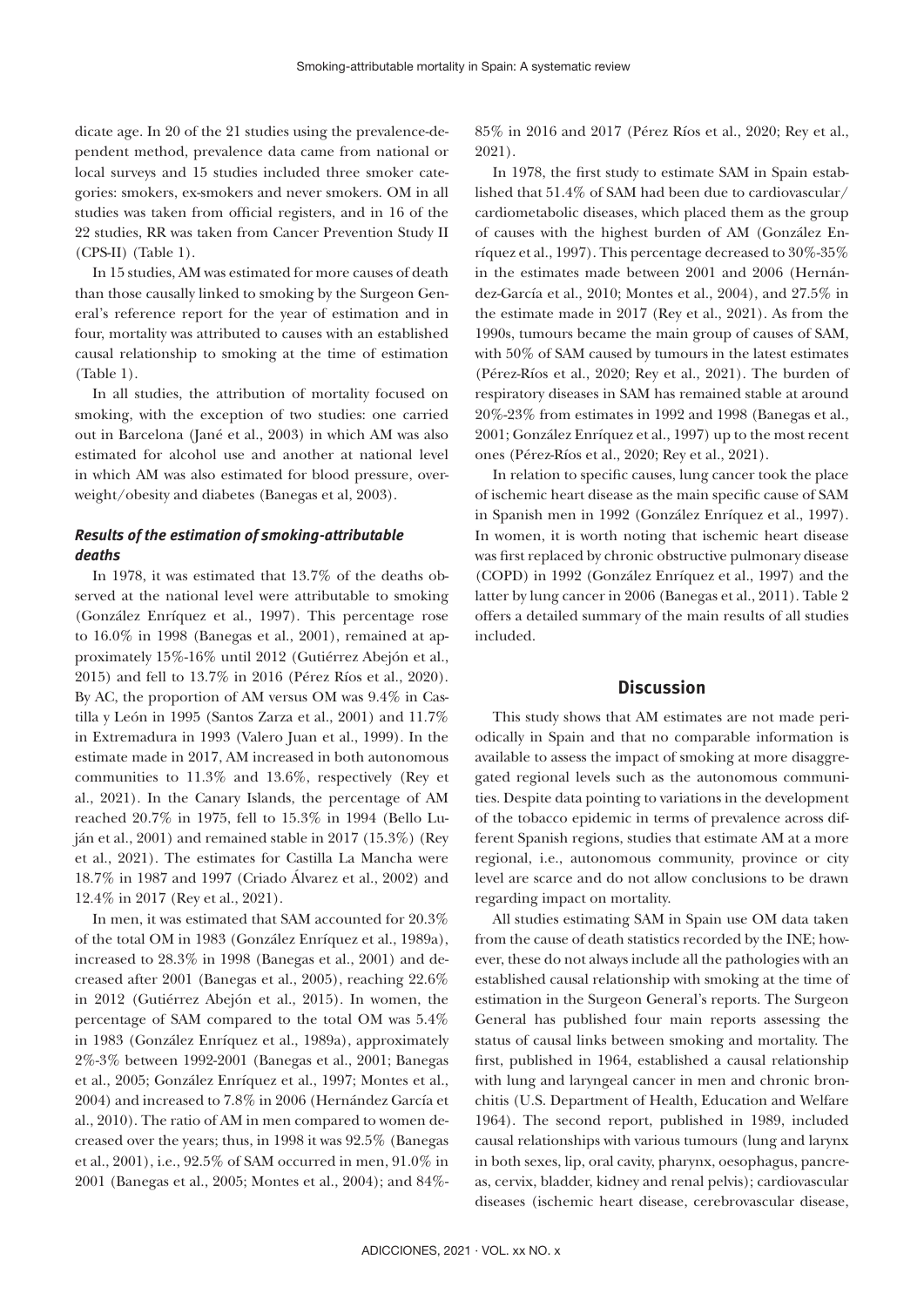#### Julia Rey-Brandariz, Mónica Pérez-Ríos, Maria Isolina Santiago-Pérez, Leonor Varela-Lema, Alexandra Giraldo-Osorio, Nerea Mourino, Alberto Ruano-Ravina

Table 2. *Percentages of smoking attributable mortality (SAM) over observed mortality and group of causes of death and specific cause of death with a higher burden of SAM. Data are presented in total (men and women), in men and in women.*

| Author                                       | Area                  | Year<br>AM               | Percentage of AM           |                                                                          |                                      | Group of cause of death with highest<br>AM |                                            |                                   | Specific cause of death with highest AM      |                                        |                                                                |  |
|----------------------------------------------|-----------------------|--------------------------|----------------------------|--------------------------------------------------------------------------|--------------------------------------|--------------------------------------------|--------------------------------------------|-----------------------------------|----------------------------------------------|----------------------------------------|----------------------------------------------------------------|--|
|                                              |                       | estimated                | <b>Total</b>               | Men                                                                      | Women                                | <b>Total</b>                               | Men                                        | Women                             | <b>Total</b>                                 | Men                                    | Women                                                          |  |
|                                              |                       |                          |                            |                                                                          |                                      | <b>NATIONAL</b>                            |                                            |                                   |                                              |                                        |                                                                |  |
| González<br>Enríquez<br>et al., 1989a        | Spain                 | 1983                     | 13.0%                      | 20.3%                                                                    | 5.4%                                 | <b>CVD</b>                                 | <b>CVD</b>                                 | <b>CVD</b>                        | Ischemic heart<br>disease                    | Ischemic heart<br>disease              | Ischemic heart<br>disease                                      |  |
| González<br>Enríquez<br>et al., 1989b        | Spain                 | 1984                     | 13.8%                      |                                                                          |                                      | <b>CVD</b>                                 | <b>CVD</b>                                 | <b>CVD</b>                        | Ischemic heart<br>disease                    | Ischemic heart<br>disease              | Ischemic heart<br>disease                                      |  |
| González<br>Enríquez<br>et al., 1997         | Spain                 | 1978-<br>1992            | 1978: 13.7%<br>1992: 14.7% | 1992:<br>26.3%                                                           | 1992:<br>2.0%                        | 1978:<br>CVD 1992:<br>tumours              | 1978:<br>CVD 1992:<br>tumours              | 1978: CVD<br>1992: CVD            | 1978: ACV 1992:<br>Lung cancer               | 1978: CVA 1992:<br>Lung cancer         | 1978: CVA 1992:<br>COPD                                        |  |
| <b>Banegas</b><br>et al., 2001               | Spain                 | 1998                     | 16.0%                      | 28.3%                                                                    | 2.5%                                 | Tumours                                    | Tumours                                    | <b>CVD</b>                        | Lung cancer                                  | Lung cancer                            | COPD                                                           |  |
| <b>Banegas</b><br>et al., 2003               | Spain                 | $\overline{\phantom{0}}$ | 16.0%                      |                                                                          | $\qquad \qquad -$                    | Tumours                                    | Tumours                                    | <b>CVD</b>                        | Lung cancer                                  | Lung cancer                            | COPD                                                           |  |
| Montes<br>et al., 2004                       | Spain                 | 2001                     |                            | 24.5%                                                                    | 2.6%                                 | Tumours                                    | Tumours                                    | <b>CVD</b>                        | Lung cancer                                  | Lung cancer                            | COPD                                                           |  |
| <b>Banegas</b><br>et al., 2005               | Spain                 | 2001                     | 15.5%                      | 27.1%                                                                    | 2.9%                                 | Tumours                                    | Tumours                                    | <b>CVD</b>                        | Lung cancer                                  | Lung cancer                            | COPD                                                           |  |
| Hernández<br>García<br>et al., 2010          | Spain                 | 2006                     | 16.2%                      | 23.9%                                                                    | 7.8%                                 | Tumours                                    | Tumours                                    | <b>CVD</b>                        | Lung cancer                                  | Lung cancer                            | Otras<br>cardiopatías                                          |  |
| <b>Banegas</b><br>et al., 2011               | Spain                 | 2006                     | 14.7%                      | 25.1%                                                                    | 3.4%                                 | Tumours                                    | Tumours                                    | <b>CVD</b>                        | Lung cancer                                  | Lung cancer                            | Lung cancer                                                    |  |
| Gutiérrez<br>Abejón<br>et al., 2015          | Spain                 | 2012                     | 15.2%                      | 22.6%                                                                    | 7.6%                                 | Tumours                                    | Tumours                                    | <b>CVD</b>                        | Lung cancer                                  | Lung cancer                            | Otras<br>cardiopatías                                          |  |
| Pérez Ríos<br>et al., 2020                   | Spain                 | 2016                     | 13.7%                      |                                                                          | $\overline{\phantom{a}}$             | Tumours                                    | Tumours                                    | Tumours                           | Lung cancer                                  | Lung cancer                            | Lung cancer                                                    |  |
| Rey et al.,<br>2021                          | Spin/<br>17 ACs       | 2017                     | 12.9%                      |                                                                          |                                      | Tumours                                    | Tumours                                    | Tumours                           | Lung cancer                                  | Lung cancer                            | Lung cancer                                                    |  |
|                                              |                       |                          |                            |                                                                          | AUTONOMOUS COMMUNITY, PROVINCE, CITY |                                            |                                            |                                   |                                              |                                        |                                                                |  |
| Rodríguez<br><b>Tapioles</b><br>et al., 1997 | Granada               | 1985                     | 15.9%                      | 21.2%                                                                    | 10.0%                                | <b>CVD</b>                                 | <b>CVD</b>                                 | <b>CVD</b>                        | Ischemic heart<br>disease                    | COPD                                   | Ischemic heart<br>disease                                      |  |
| Valero Juan<br>et al., 1999                  | Extremadura           | 1993                     | 11.7%                      | 16.8%                                                                    | 6.3%                                 | Tumours                                    | Tumours                                    | <b>CVD</b>                        | Lung cancer                                  | Lung cancer                            | <b>CVA</b>                                                     |  |
| Bello Luján<br>et al., 2001                  | Canary<br>Isles       | 1975-1994                | 1975: 20.0%<br>1994: 15.3% |                                                                          |                                      | 1975: CVD                                  | 1975: ECV<br>1994: CVD 1994: ECV 1994: CVD | 1975: CVD                         | 1975: ACV 1994:<br>Ischemic heart<br>disease | 1975: CVA 1994:<br>Lung cancer         | 1975: CVA 1994:<br>Ischemic heart<br>disease                   |  |
| Santana<br>Armas<br>et al., 1998             | Canary<br>Isles       | 1995                     | 14.9%                      | 20.2%                                                                    | 8.0%                                 | Tumours                                    |                                            |                                   | Lung cancer                                  | Lung cancer                            | Lung cancer                                                    |  |
| Santos Zarza<br>et al., 2001                 | Castilla y León       | 1995                     | 9.4%                       | 7.2%                                                                     | 2.3%                                 | <b>CVD</b>                                 | <b>CVD</b>                                 | CVD                               | Lung cancer                                  | Lung cancer                            | Ischemic heart<br>disease                                      |  |
| Criado Álvarez<br>et al., 2002               | Castilla La<br>Mancha | 1987and<br>1997          |                            | 1987: 18.7% 1987: 14.2% 1987: 4.5%<br>1997: 18.7% 1997: 15.0% 1997: 3.8% |                                      | 1987: ECV<br>1997: ECV                     |                                            |                                   | 1987: ACV 1997:<br>Lung cancer               | 1987: Lung cancer<br>1997: Lung cancer | 1987: Other heart<br>diseases<br>1997: Other heart<br>diseases |  |
| Jané et al.,<br>2003                         | <b>Barcelona</b>      | 1983-1998                | 1983: 9.6%<br>1998: 13.8%  | 1998:<br>25.1%                                                           | 1998:<br>2.9%                        | 1983:<br>CVD 1998:<br>Tumours              | 1983:<br>CVD 1998:<br>Tumours              | 1983: CVD<br>1998: CVD            | 1998: Lung<br>cancer                         | Lung cancer                            | COPD                                                           |  |
| Zorrilla Torras<br>et al., 2005              | Madrid                |                          | 1992-1998 1998: 15.9%      | 1998:<br>28.4%                                                           | 1998:<br>2.8%                        | 1998:<br>Tumours                           | 1998:<br>Tumours                           | 1998: CVD                         | 1998: Lung<br>cancer                         | 1998: Lung<br>cancer                   | 1998: Lung<br>cancer                                           |  |
| Pérez Ríos et<br>al., 2009                   | Galicia               | 2001-2006                | 12.5%                      | 22.4%                                                                    | 2.2%                                 | Tumours                                    | Tumours                                    | Tumours                           | Lung cancer                                  | Lung cancer                            | COPD                                                           |  |
| Pérez Ríos et<br>al., 2011                   | Galicia               | 1980-2007                | 12.6%                      | 23.5%                                                                    | 1.5%                                 | Tumours                                    | Tumours                                    | CVD and<br>respiratory<br>disease | Lung cancer                                  | Lung cancer                            |                                                                |  |

*Note.* AM: attributed mortality, COPD: chronic obstructive pulmonary disease, CVA: cerebrovascular accident, CVD: cardiovascular disease.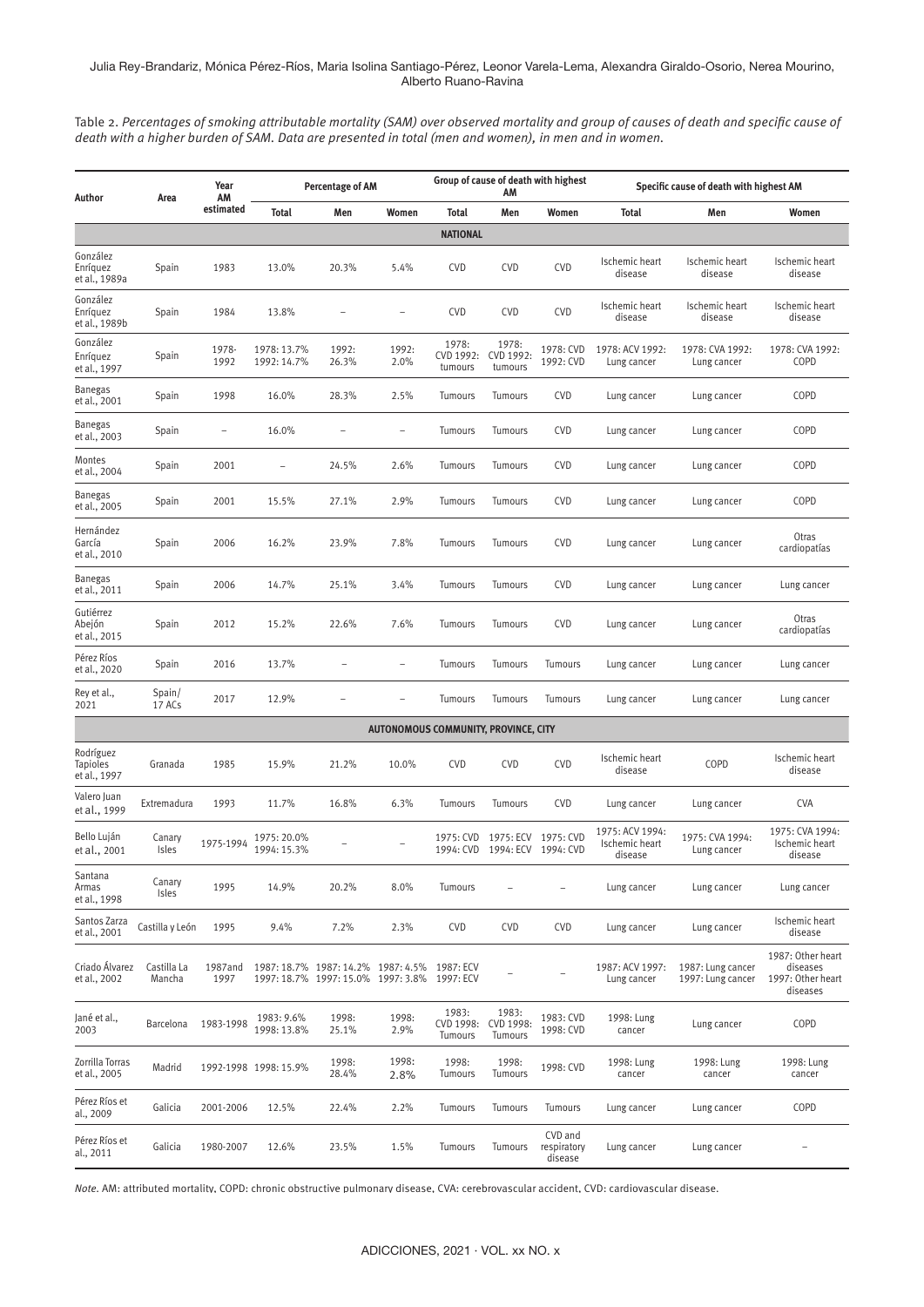rheumatic heart disease, cardiopulmonary disease, atherosclerosis, aortic aneurysm and other vascular diseases (classified as I72-I78 in ICD-10)) (U.S. Department of Health and Human Services, 1989). The third report, published in 2004, added causal relationships with stomach cancer, acute myeloid leukaemia, and pneumonia and influenza (U.S. Department of Health and Human Services, 2004). In the most recent report, published in 2014, new causal relationships with colorectal cancer, liver cell cancer, tuberculosis and diabetes mellitus were established. At present, different causes of death such as breast cancer continue to be studied (U.S. Department of Health and Human Services, 2014). Some of the estimation studies carried out in Spain failed to include all the pathologies with a causal relationship established at the time of research (González Enríquez et al., 1997; Rodriguez Tapioles et al., 1997; Santana Armas et al., 1998; Santos Zarza et al., 2001; Valero Juan et al., 1999) or included more causas (Banegas et al., 2001; Banegas et al., 2003; Banegas et al., 2005; Banegas et al., 2011; Bello Luján et al., 2001; Criado-Álvarez et al., 2002; González Enríquez et al., 1989a; González Enríquez et al., 1989b; González Enríquez et al., 1997; Gutiérrez-Abejón et al., 2015; Hernández-García et al., 2010; Jané et al., 2003; Montes et al., 2004; Santana Armas et al., 1998; Zorrilla-Torras et al., 2005). The latter may be due to the fact that several studies incorporated pathologies for which the available evidence suggested a possible link to smoking, although not enough evidence was available at the time to establish a causal relationship.

To date, the age at which mortality should be attributed to smoking has not been established, although most studies take 35 years as the lower limit. Estimating AM at an early age conflicts with the temporal precedence criterion of causality, according to which a risk factor causes illness or death after being exposed to it long enough to cause harm. This limitation can also be applied to prevalence data, since in several studies the prevalence used is close to OM in terms of time and does not take into account the time lapse between exposure and effect. Following methodological criteria, for example based on STROBE guidelines, would improve communication and standardize the publication of results and thus make it easier to carry out these analyses.

Since the first estimate of SAM in 1978, different studies conducted at the national level reflect an increase in the burden of SAM until 2001, when a decrease was observed for the first time in men. Direct comparison of estimates is complicated by differences across studies regarding changes in the age structure of the population from 1978 to 2017, the causes studied, or the risks used. Nevertheless, it can be highlighted that a comparison of SAM in men and women shows that SAM increased in the latter; in the latest estimates of 2016 and 2017, around 84%-85 % of deaths attributed to smoking occurred in men (Pérez-Ríos et al.,

2020; Rey et al., 2021) compared to 96.6% observed in the first estimate in 1978 (González Enríquez et al., 1997). In countries such as the United States of America (USA) or the United Kingdom, where the tobacco epidemic has evolved further, the increase in SAM levels in women began to be observed decades before being seen in Spanish women. In the case of the United States, the impact of smoking on female mortality began to be detected towards the end of the 1950s, since when the figures for SAM increased until reaching the same level as those for men in the period 2005-2010 (Peto, Lopez, Boreham & Thun, 2011). In the case of the United Kingdom, the increase of SAM in women began before 1950 and, as in the United States, the percentage continued to rise until practically equalling that of men between 2005-2010 (Peto et al., 2011). In comparison to the United Kingdom and the United States, women in Spain started smoking later, and the decrease observed in the prevalence of smoking in men since 1987 was not observed in women until 2006. Thus, in the period 1987-2005, the absolute average annual decrease in the prevalence of male smokers was 1%, and 0.7% in the period 2006-2014. In women, the average annual decrease in the 2006-2014 period was 0.5% (Fernández et al., 2017). This means that men and women are in different stages of the tobacco epidemic model. Men are in stage IV, marked by the steady decline in the prevalence of smoking and AM among the population aged 35 to 69 years, and women could still be at late stage III, characterized by stabilizing prevalence and increased AM (Lopez, Collishaw & Piha, 1994; Thun, Peto, Boreham & Lopez, 2012).

Over the years, a decline has been observed in deaths from cardiovascular/cardiometabolic diseases attributed to smoking. This can be explained both by better control of the main risk factors for cardiovascular diseases, such as hypertension, hypercholesterolemia and sedentary lifestyle, as well as by the development of new medical treatments (Flores-Mateo et al., 2011). This decrease in AM to cardiovascular/cardiometabolic diseases means that tumours are the group of causes with the greatest burden of mortality. To interpret these changes, it is necessary to consider the large differences in time elapsing between exposure to the risk factor and the outcome in these groups of diseases, which is much longer in the case of tumours than in cardiovascular/cardiometabolic diseases, where the effects are observed in a shorter period.

Regarding specific causes of death, it can be observed how lung cancer became the main cause of death in men due to smoking in the early 1990s (González Enríquez et al., 1997). In women, the increase in the number of deaths from lung cancer was slower, and the disease did not become the leading cause of smoking-related death in Spanish women until the latest estimates of 2016 and 2017, and those made in the five-year period 2010-2014 (Ministerio de Sanidad, Consumo & Bienestar Social, 2016; Pérez-Ríos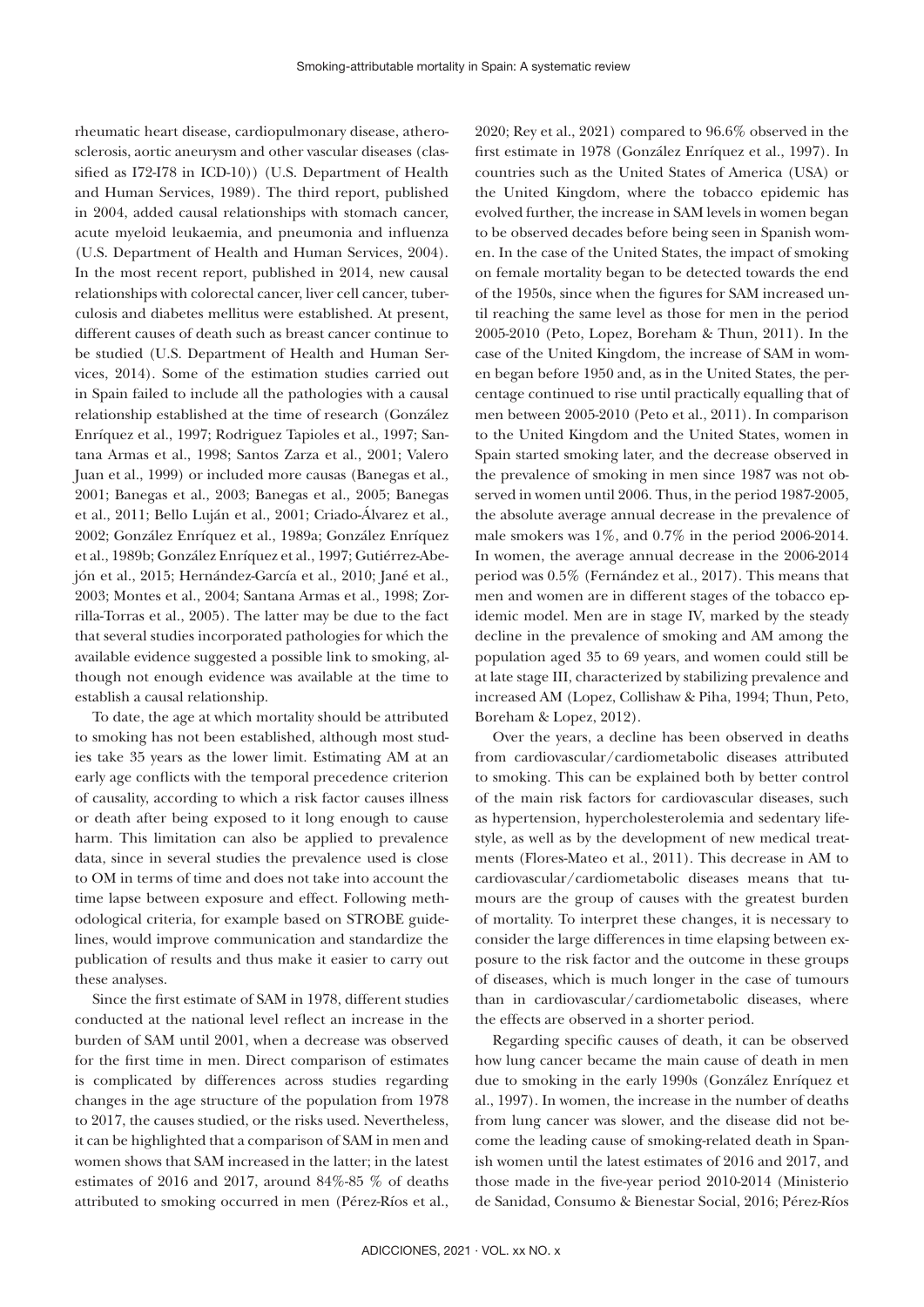et al., 2020; Rey et al., 2021). However, in countries like the USA and Canada, where women started smoking earlier, lung cancer was already the main cause of death in women in 1990 and 1991, respectively (Centers for Disease Control and Prevention, 1993; Illing & Kaiserman, 1995).

The most important limitation of this study is linked to the occasional difficulty in summarizing the information from the different studies included, given the heterogeneity in the presentation of results. The advantages are its systematic review design and thoroughness in the gathering of information.

In conclusion, there are different estimates in Spain of AM at the national level, but they are not regular in terms of the time periods involved. Although the tobacco epidemic is developing differently in terms of smoking prevalence across the constituent regions of Spain, there are few studies assessing the varying impact of smoking on mortality in smaller regional areas such as autonomous communities, provinces or cities. The age at which AM is estimated, and the data sources or the causes for which mortality is estimated are not homogeneous across the studies. Updating the causes of mortality linked to smoking, or smokers' and ex-smokers' current level of excess risk of death compared to that of never-smokers make it difficult to accurately assess the changes in the SAM estimates. In general, it can be affirmed that SAM increased in Spanish women from the first estimates to the most recent, while in men, it decreased after 2001. In Spain, lung cancer is currently the cause of death with the highest SAM in both sexes. Having periodic estimates at global and disaggregated levels, such as autonomous communities, would be necessary to correctly monitor the tobacco epidemic in Spain and assess the impact of the different tobacco control measures, both clinical and legislative, which have been implemented in Spain in recent years. Although this review shows that, overall, SAM is decreasing in Spain, the most recent estimates still have smoking as the risk factor that causes the greatest number of deaths. There is, therefore, an indisputable need to implement comprehensive tobacco control measures and primary and secondary prevention measures to enable progress towards a tobacco-free society.

# **Conflicts of interest**

All authors declare no conflicts of interest.

# **References**

Banegas, J. R., Díez-Gañán, L., Bañuelos-Marco, B., González-Enríquez, J., Villar-Álvarez, F., Martín-Moreno, J. M.,… Jiménez-Ruiz, C. (2011). Smoking-attributable deaths in Spain, 2006. *Medicina Clínica, 136*, 97-102. doi:10.1016/j.medcli.2010.03.039.

- Banegas, J. R., Díez Gañán, L., González Enríquez, J., Villar Álvarez, F. & Rodríguez-Artalejo, F. (2005). La mortalidad atribuible al tabaquismo comienza a descender en España. *Medicina Clínica, 124*, 769-771. doi:10.1157/13075847.
- Banegas, J. R. B., Díez Gañán, L., Rodríguez-Artalejo, F., Pérez-Regadera, A. G. & Villar Álvarez, F. (2001). Smoking-attributable deaths in Spain in 1998. *Medicina Clínica, 117*, 692-694. doi:10.1016/S0025-7753(01)72226-9.
- Banegas, J. R., Rodríguez-Artalejo, F., Graciani, A., Villar, F. & Herruzo, R. (2003). Mortality attributable to cardiovascular risk factors in Spain. *European Journal of Clinical Nutrition, 57 (Supl. 1)*, S18–S21. doi:10.1038/ sj.ejcn.1601804.
- Banegas Banegas, J. R., Rodríguez Artalejo, F., Martín-Moreno, J. M., González Enríquez, J., Villar Alvarez, F. & Guasch Aguilar, A. (1993). Proyección del impacto del hábito tabáquico sobre la salud de la población española y de los beneficios potenciales de su control. *Medicina Clínica, 101*, 644–649.
- Bello Luján, L., Lorenzo Ruano, P., Gil Muñoz, M., Saavedra Santana, P. & Serra Majem, L. (2001). Evolución de la mortalidad atribuible al tabaco en las Islas Canarias (1975-1994). *Revista Española de Salud Pública, 75*, 71-80.
- Centers for Disease Control and Prevention. (1993). Cigarette smoking-attributable mortality and years of potential life lost-United States, 1990. Morbidity and Mortality *Weekly Report*, *42*, 645-649.
- Criado-Álvarez, J. J., Morant Ginestar, C. & De Lucas Veguillas, A. (2002). Mortalidad atribuible al consumo de tabaco en los años 1987 y 1997 en Castilla La Mancha, España. *Revista Española de Salud Pública, 76*, 27-36.
- Fernández, E., Fu, M., Galán, I., López-Medina, M. J., Martínez, C., Martínez-Sánchez, J. M.,… Sureda, F. (2017). *Evolución de las políticas de control de tabaquismo en España (Leyes 28/2005 y 42/2010). Revisión de la evidencia*. Retrieved at https://www.seepidemiologia.es/documents/dummy/ V9.0%20-%20Libro%20Tabaquismo%202017%20-%20 Abierto%20Final.pdf.
- Flores-Mateo, G., Grau, M., O'Flaherty, M., Ramos, R., Elosua, R., Violan-Fors, C.,… Capewell, S. (2011). Análisis de la disminución de la mortalidad por enfermedad coronaria en una población mediterránea: España 1988-2005. *Revista Española de Cardiología, 64*, 988-996. doi:10.1016/j.recesp.2011.05.033.
- García Benavides, F. & Hernández Aguado, I. (1989). A propósito de la mortalidad prematura atribuible al tabaco. *Medicina Clínica, 93*, 274–275.
- Gregoraci, G., van Lenthe, F. J., Artnik, B., Bopp, M., Deboosere, P., Kovács, K.,… DEMETRIQ Consortium (2017). Contribution of smoking to socioeconomic inequalities in mortality: A study of 14 European countries, 1990- 2004. *Tobacco Control, 26*, 260–268. doi:10.1136/tobaccocontrol-2015-052766.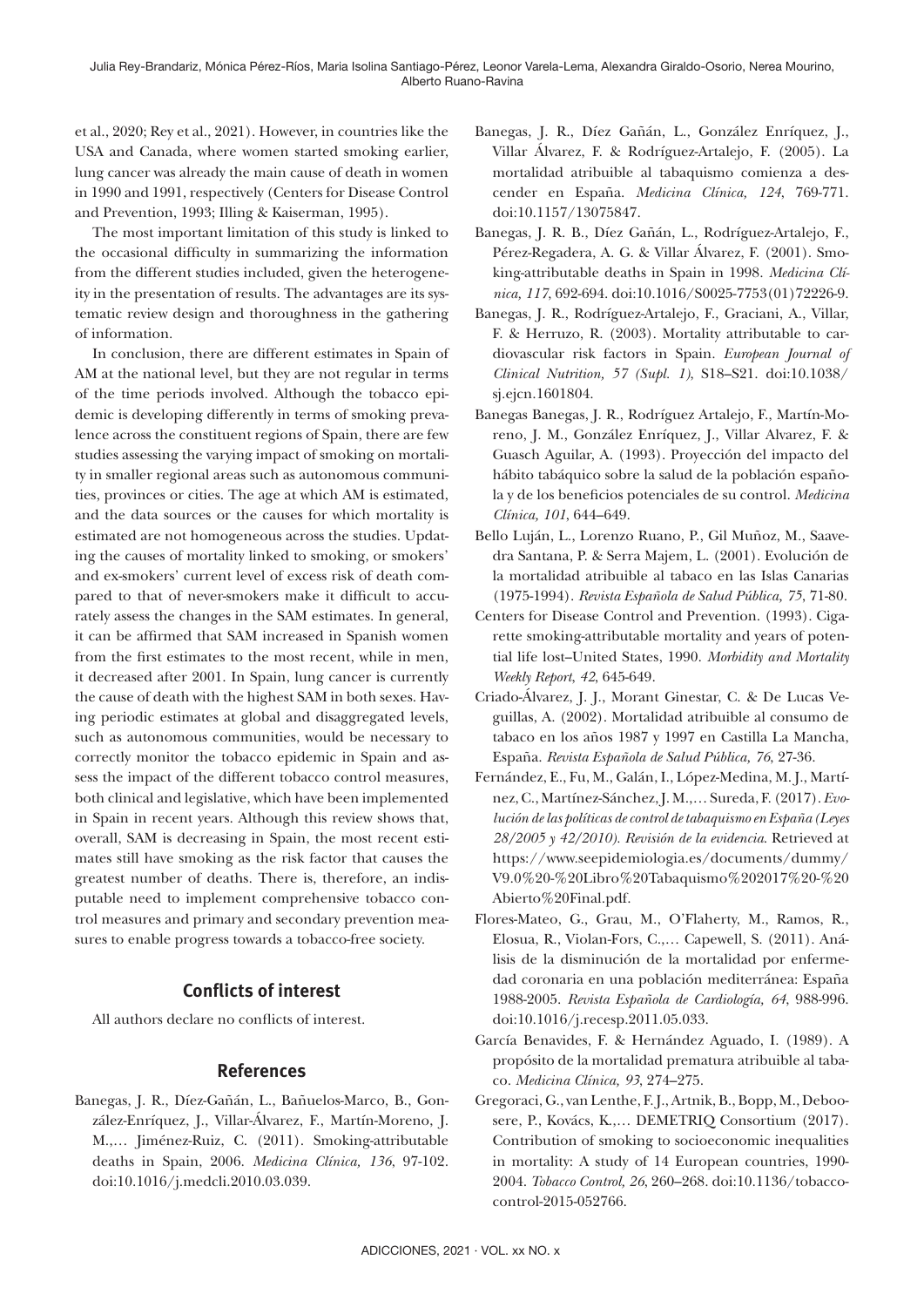- González Enríquez, J., Rodríguez Artalejo, F., Banegas Banegas, J. R. & Villar Álvarez, F. (1989a). Deaths attributed to tobacco consumption in Spain. Correcting and updating the data. *Medicina Clínica, 93*, 79.
- González Enríquez, J., Rodríguez Artalejo, F., Martín Moreno, J., Banegas Banegas, J. R. & Villar Álvarez, F. (1989b). Deaths attributable to tobacco consumption in Spain. *Medicina Clínica, 92*, 15-18.
- González Enríquez, J., Villar Álvarez, F., Banegas Banegas, J., Rodríguez Artalejo, F. & Martín Moreno, J. (1997). Trends in the mortality attributable to tobacco use in Spain, 1978-1992: 600,000 deaths in 15 years. *Medicina Clínica, 109*, 577-582.
- González-Enríquez, J., Salvador-Llivina, T., López-Nicolás, A., Antón De Las Heras, E., Musin, A., Fernández, E. & Pérez-Escolano, I. (2002). Morbilidad, mortalidad y costes sanitarios evitables mediante una estrategia de tratamiento del tabaquismo en España. *Gaceta Sanitaria, 16*, 308–317. doi:10.1016/s0213-9111(02)71929-8.
- Gutiérrez-Abejón, E., Rejas-Gutiérrez, J., Criado-Espegel, P., Campo-Ortega, E. P., Breñas-Villalón, M. T. & Martín-Sobrino, N. (2015). Smoking impact on mortality in Spain in 2012. *Medicina Clínica, 145*, 520-525. doi:10.1016/j.medcle.2016.04.018.
- Haeberer, M., León-Gómez, I., Pérez-Gómez, B., Téllez-Plaza, M., Pérez-Ríos, M., Schiaffino, A.,… Galán, I. (2020). Social inequalities in tobacco-attributable mortality in Spain. The intersection between age, sex and educational level. *PloS One, 15*, e0239866. doi:10.1371/journal. pone.0239866.
- Hernández-García, I., Sáenz-González, M. C. & González-Celador, R. (2010). Mortalidad atribuible al consumo de tabaco en España en el año 2006. *Anales del Sistema Sanitario de Navarra, 33*, 23-33. doi:10.4321/ s1137-66272010000100003.
- Illing, E. & Kaiserman, M. (1995). Mortality attributable to tobacco use in Canada and its regions, 1991. *Canadian Journal of Public Health, 86*, 257-265. doi:10.1093/ PCH/6.2.70.
- Instituto Nacional de Estadística. (2018). *Defunciones según la Causa de Muerte.* Retrieved at https://www.ine.es/ jaxiT3/Tabla.htm?t=7947.
- Jané, M., Borrell, C., Nebot, M. & Pasarín, M. I. (2003). Impact of smoking and alcohol consumption on mortality in the population of Barcelona [Spain]: 1983- 1998. *Gaceta Sanitaria, 17,* 108-115. doi:10.1016/s0213- 9111(03)71707-5.
- Janssen, F., Trias-Llimós, S. & Kunst, A. E. (2021). The combined impact of smoking, obesity and alcohol on life-expectancy trends in Europe. *International Journal of Epidemiology*. Advance publication online. doi:10.1093/ ije/dyaa273.
- Kulik, M. C., Menvielle, G., Eikemo, T. A., Bopp, M., Jasilionis, D., Kulhánová, I.,… EURO-GBD-SE Consortium

(2014). Educational inequalities in three smoking-related causes of death in 18 European populations. *Nicotine and Tobacco Research, 16*, 507–518. doi:10.1093/ntr/ ntt175.

- Long, D., Mackenbach, J., Martikainen, P., Lundberg, O., Brønnum-Hansen, H., Bopp, M.,… Nusselder, W. (2021). Smoking and inequalities in mortality in 11 European countries: A birth cohort analysis. *Population Health Metrics, 19*, 3. doi:10.1186/s12963-021-00247-2.
- Lopez, A. D., Collishaw, N. E. & Piha, T. (1994). A descriptive model of the cigarette epidemic in developed countries. *Tobacco Control, 3*, 242–247.
- Mackenbach, J. P., Kulhánová, I., Menvielle, G., Bopp, M., Borrell, C., Costa, G.,… Eurothine and EURO-GBD-SE Consortiums (2015). Trends in inequalities in premature mortality: A study of 3.2 million deaths in 13 European countries. *Journal of Epidemiology and Community Health, 69*, 207–206. doi:10.1136/jech-2014-204319.
- Ministerio de Sanidad, Consumo y Bienestar Social. (2016). *Muertes atribuibles al consumo de tabaco en España, 2000-2014.* Madrid: Ministerio de Sanidad, Consumo y Bienestar Social. Retrieved at https://www.mscbs.gob. es/estadEstudios/estadisticas/estadisticas/estMinisterio/mortalidad/docs/MuertesTabacoEspana2014.pdf.
- Ministerio de Sanidad, Consumo y Bienestar Social. (2018). *Encuesta Nacional de Salud de España 2017*. Retrieved at https://www.mscbs.gob.es/estadEstudios/estadisticas/ encuestaNacional/encuesta2017.htm.
- Montes, A., Pérez-Ríos, M. & Gestal, J. (2004). Impacto del tabaquismo sobre la mortalidad en España. *Adicciones, 16*, 75-82.
- Oliva-Moreno, J., Trapero-Bertran, M. & Peña-Longobardo, L. M. (2019). Gender differences in labour losses associated with smoking-related mortality. *International Journal of Environmental Research and Public Health, 16*, 3644. doi:10.3390/ijerph16193644.
- Page, M. J., McKenzie, J. E., Bossuyt, P. M., Boutron, I., Hoffmann, T. C., Mulrow, C. D.,… Moher, D. (2021). The PRISMA 2020 statement: An update guideline for reporting systematic reviews. *British Medical Journal, 372,* n71. doi:10.1136/bmj.n71.
- Pérez-Ríos, M. & Montes, A. (2008). Methodologies used to estimate tobacco-attributable mortality: A review. *BMC Public Health, 8*, 22. doi:10.1186/1471-2458-8-22.
- Pérez-Ríos, M., Santiago-Pérez, M. I., Caramés, S. C., De La Iglesia, B. A., Pintos, A. M. & Vidal, X. H. (2009). Mortalidad y años de esperanza de vida perdidos a causa del tabaquismo en personas mayores de 35 años en Galicia en el período 2001-2006. *Revista Española de Salud Pública, 83*, 557-565. doi:10.1590/s1135-57272009000400007.
- Pérez-Ríos, M., Santiago-Pérez, M. I., Cerdeira-Caramés, S., Alonso, B., Seoane, B., Malvar-Pintos, A. & Hervada-Vidal, X. (2011). Mortality attributable to tobacco